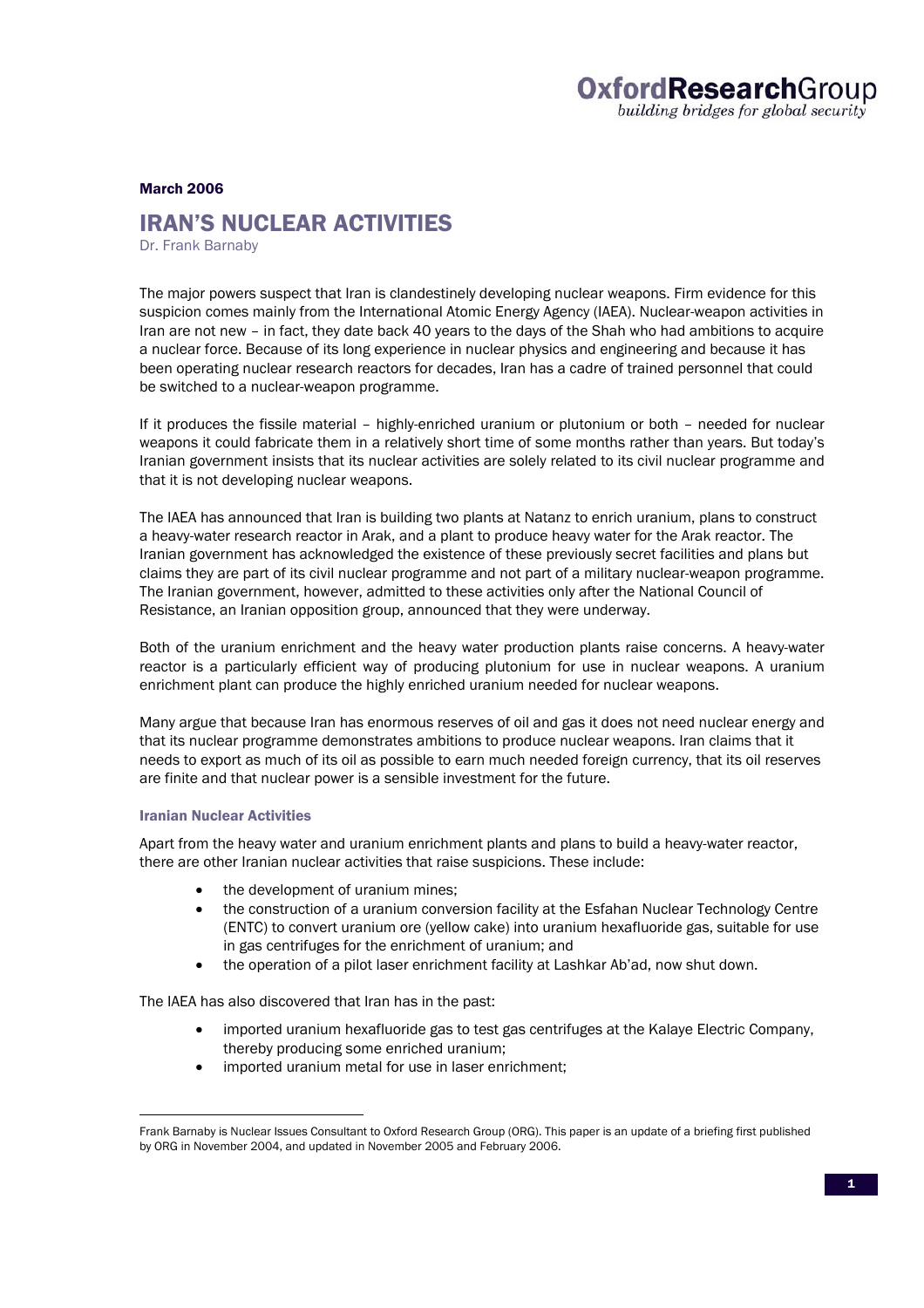- produced uranium dioxide, uranium hexafluoride, and a number of other uranium compounds using imported uranium dioxide; and
- produced uranium dioxide targets at ENTC and irradiated them in the Tehran Research Reactor (TRR). The targets were then processed in hot cells to separate the plutonium.

Iran violated its Safeguards Agreement with the IAEA, required by the Non-Proliferation Treaty (NPT), by failing to report many of these activities to the Agency as the Safeguards Agreement requires. Disclosures by Iran of its nuclear programme show that it had concealed many of its nuclear activities, and consequently violated its obligations under the Safeguards Agreement and the NPT.

Iran has signed an Additional Protocol to its Safeguards Agreement with the IAEA but the Iranian parliament (the Majlis) has not yet ratified it. The Additional Protocol permits the IAEA improved access to Iran's nuclear facilities, including the collection of environmental samples.

These violations are the basis of the international suspicions that Iran is secretly developing nuclear weapons. None of these activities are in themselves illegal; it is the failure to report them to the IAEA that is illegal.

# Iran's Current Nuclear Activities

It is common knowledge that Iran has a civilian nuclear-power reactor under construction. The Russians have essentially completed the 1,000 megawatt-electrical light-water reactor, of the Russian VVER type, at Bushehr. It will use low enriched (about 3.5 percent in uranium-235) as fuel. Under the contract Iran has with Russia, Russia will provide the fuel for the lifetime of the reactor and will take back to Russia the spent fuel for storage and possibly reprocessing.

Once the fuel has been loaded into the reactor and the reactor goes critical it will quickly produce a very large amount of highly radioactive fission products. To bomb the reactor after it has gone critical would spread radioactivity over a very large area indeed.

This power reactor is, according to Iran, the first of a series of power reactors planned to generate 6,000 megawatts of electricity. It is reported that Iran intends to build a second power reactor at the Bushehr site of a similar type as the first and with Russian assistance. Iran explains that it is interested in establishing a capability to produce low-enriched uranium so that it has an indigenous supply of nuclear reactor fuel for its reactors and possible to export to other countries. Again, observers question the need for an extensive nuclear power infrastructure, given Iran's huge fossil fuel reserves and rather limited uranium ore fields.

Iran operates four small research reactors, supplied by China, three at the Estahan Nuclear Technology Centre and one, supplied by the USA, at the Nuclear Research Centre in Teheran. Two, at Estahan, are sub-critical assemblies used for training nuclear physicists and technicians; they have both been operating since 1992. The third at Estahan (Tehran) is a 30-kilowatt research reactor used for research purposes; it has been operating since 1994. The fourth is a 5 megawatt-thermal reactor also used for research; it has been operating since 1967, an indication of the length of time during which Iran has been interested in nuclear technology.

The two facilities suspected of being part of a nuclear-weapon programme are: a plant to produce heavy water, located near the town of Arak, about 250 kilometres from Teheran; and two gas centrifuge plants under construction at Natanz, 40 kilometres from Kashan. One is a Pilot Fuel Enrichment Plant (PFEP) and the other is a large commercial-scale Fuel Enrichment Plant (FEP). Iran has acknowledged that components for gas centrifuges have been produced and tested in the workshop of the Kalaye Electric Company in Tehran.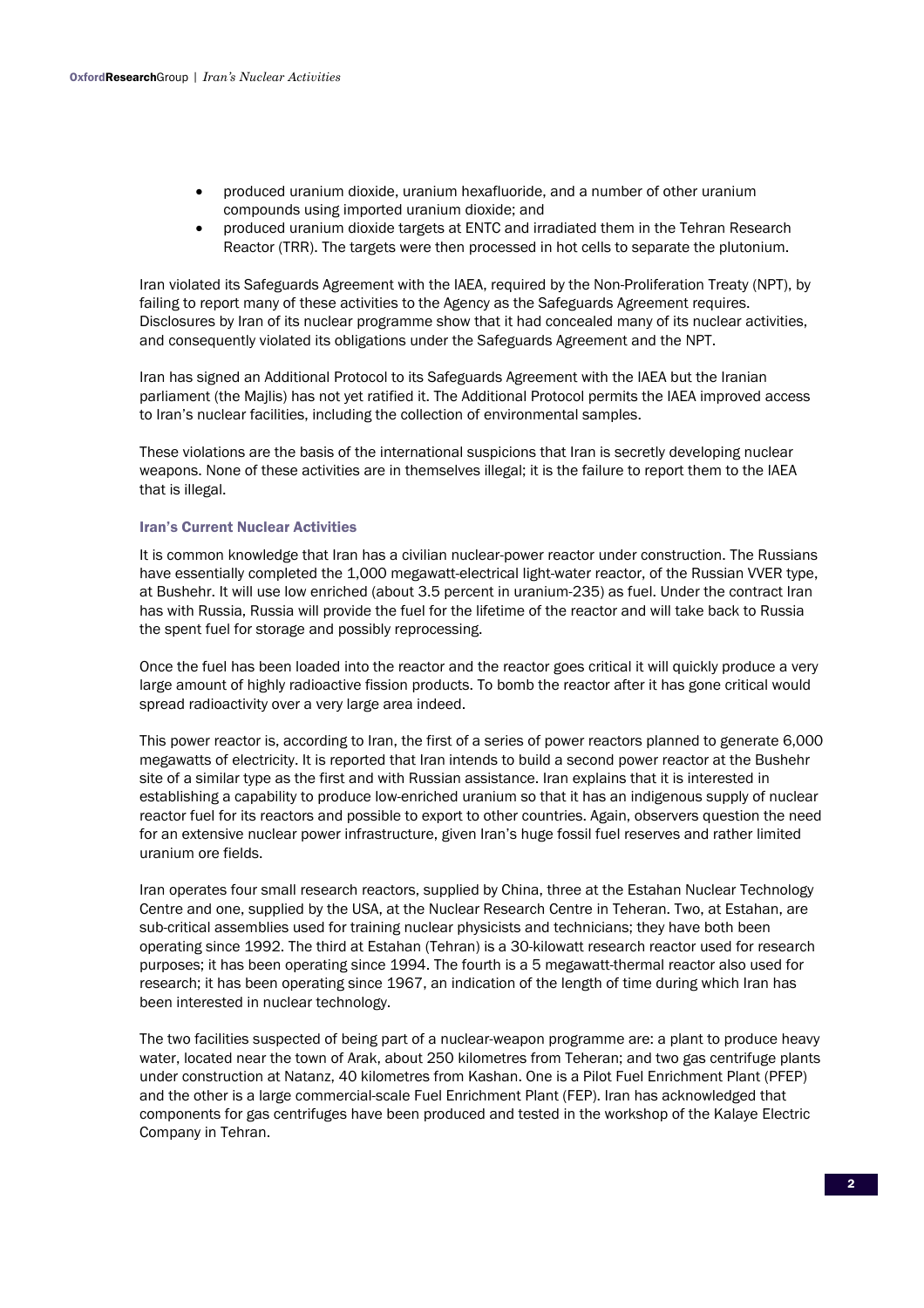PFEP will apparently contain about 1,000 centrifuges and may already be completed. Iran plans to install more than 50,000 centrifuges at the commercial scale FEP; installation of centrifuges started in early 2005.

A uranium Conversion Facility at Isfahan converts yellowcake (U3O8) into uranium dioxide that is in turn converted into uranium hexafluoride gas. The facility also produces other uranium compounds; it is also the fuel fabrication part of Iran's nuclear fuel cycle. There is a Zirconium Production Plant nearby that produces ingredients and alloys for nuclear reactors.

Uranium hexafluoride gas was introduced into the first centrifuge at PFEP in June 2003 to test a single centrifuge. In August 2003, Iran began testing a ten-centrifuge cascade with uranium hexafluoride gas.

Saghand is the location of Iran's first uranium ore mines that have recently become operational. The deposit reportedly contains between 3,000 and 5,000 tonnes of uranium spread over an area of roughly 130 square kilometres.

The Bonab Atomic Energy Research Center is a facility to investigate the applications of nuclear energy and technology to agriculture and there is a Center for Agricultural Research and Nuclear Medicine at Hashtgerd, Karaj.

#### The IR-40 research reactor

Iran claims that it wants to replace the aged (35-year old) Tehran Research Reactor and plans to do so by building a new heavy water reactor, called the IR-40, at Arak. The IR-40 will be a 40-megawatt (thermal) reactor cooled with heavy water and fuelled with natural uranium. According to the IAEA, Iran plans to manufacture the fuel (uranium dioxide) elements for the IR-40 in the Fuel Manufacturing Plant (FMP) to be built at the Esfahan establishment. Iran says that the purpose of the IR-40 reactor is the production of radioactive isotopes for medical and industrial uses.

IR-40 could produce about 8 kilograms of plutonium a year, enough to produce two nuclear weapons a year. Plutonium from the Arak research reactor is, however, unlikely to be available before about 2014

Iran says that about 85 tonnes of heavy water will be initially required for IR-40 and less than 1 tonne will be need annually. Iran is constructing a heavy water plant at Khondab near Arak with an initial capacity of 8 tonnes of heavy water per year. Apparently, a second production with a similar production capacity is under construction.

#### Uranium enrichment using gas centrifuges

The capacity of a gas centrifuge is measures in separative work units (SWUs). A reasonable estimate is that each centrifuge of the type that Iran is likely to produce (most likely made from carbon fibre) would have a capacity of about 2.5 SWU per year. That this is likely is indicated by the example of Iraq. In 1991, Iraq was a prototype centrifuge with a carbon-fibre rotor spun at up to 60,000 rpm (a wall speed of roughly 450 meters per second). The enrichment capacity during the best test run reached 1.9 SWU per year. IAEA inspectors estimated that an output of 2.7 SWU per year could have eventually been achieved.

A reasonable estimate is that each centrifuge of the type that Iran is likely to produce, the P-1 type, would have a capacity of about 2.5 SWU per year. Iran is experimenting with the P-2 type gas centrifuge (operated by Brazil, Pakistan and India) that may be about twice as efficient, with a capacity of about 5 SWU per year.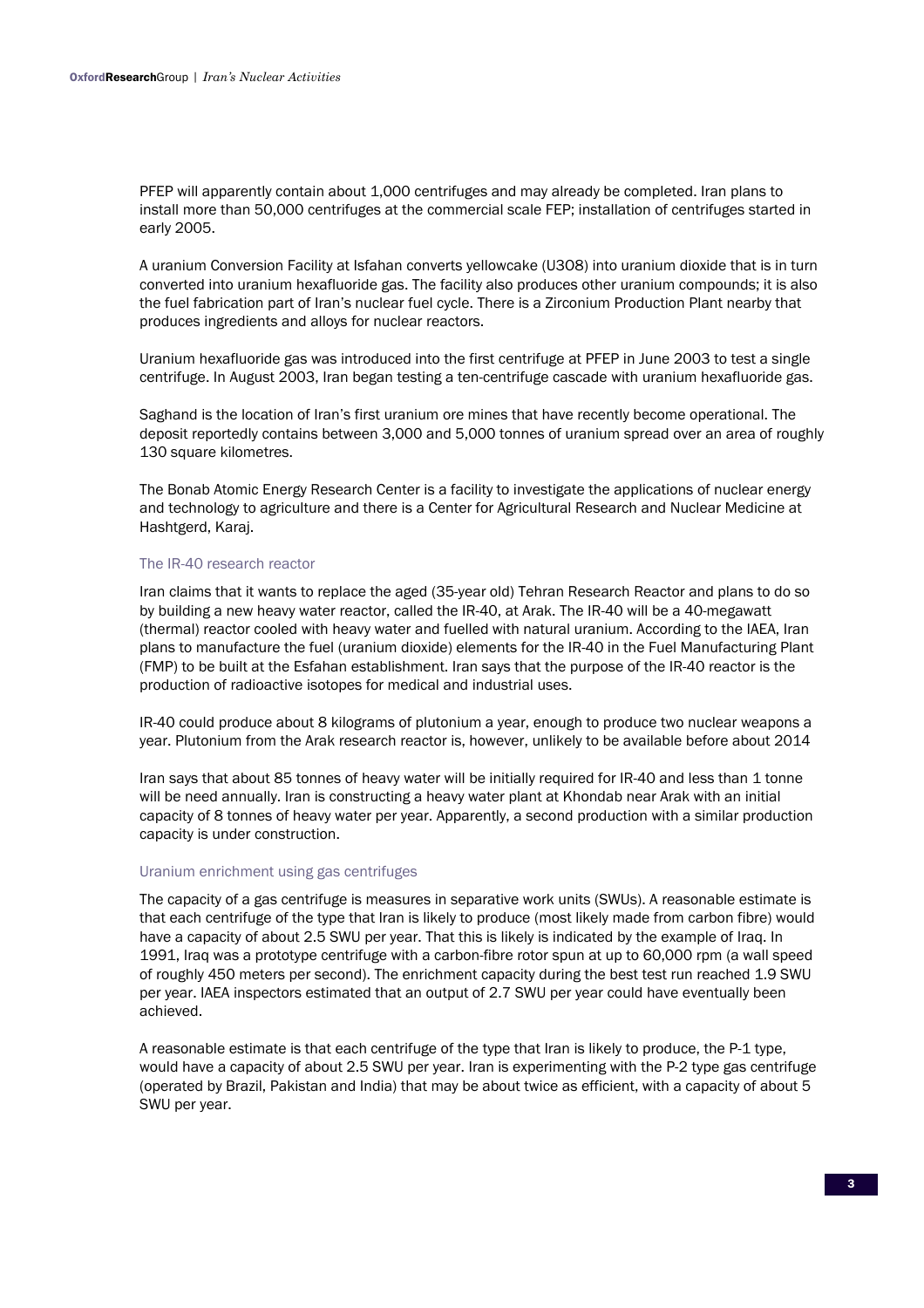An Iranian facility containing, say, 3,000 P-1 centrifuges could produce 7,500 SWU per year or about 40 kilograms of highly enriched uranium per year. It would take this facility at least 5 years to produce enough highly enriched uranium for the nuclear force of six nuclear weapons. With sufficient expertise in HEU-based nuclear weapons 40kg per year could provide 2 nuclear weapons.

Assuming that about 60 per cent of the centrifuges have to be rejected as sub-standard, a reasonable assumption, Iran would need to produce about 5,000 centrifuges for the facility. Moreover, gas centrifuges break down frequently because of the mechanical stresses they are under. A steady supply of replacement machines must, therefore, be produced.

A facility operating a cascade of 3,000 centrifuges would use as much energy, electrical power, as a largish city – approximately 200 kilowatt-hours per SWU or roughly 1,000 kilowatt-hours per gram of highly enriched uranium. It would, therefore, be impossible to operate such a facility clandestinely. Building and operating effectively a gas centrifuge facility of a useful size is not a trivial task – it is an industrial undertaking. It would probably take Iran at least four or five years to build such a facility and begin producing significant amounts of highly enriched uranium.

Iran will need to produce many thousands of gas centrifuges to produce enough highly enriched uranium to make a strategically significant number of nuclear weapons – say 5 or 6 weapons (comparable to the South African arsenal). They are unlikely even to begin producing a significant amount of highly enriched uranium for 5 years or longer. If Iran does produce highly enriched uranium suitable for use in nuclear weapons, it is unlikely to have significant amounts until between about 2012 and 2015 or later. (For use in nuclear weapons, uranium should be enriched to at least 90 per cent in uranium-235; for use as fuel in nuclear-power reactors, uranium should be enriched to about 3.5 per cent in uranium-235.)

Iran will, however, have to solve a difficult technical problem before producing significant amounts of highly enriched uranium. Iranian uranium is reportedly contaminated with large amounts of molybdenum and other heavy metals. These impurities could condense and block pipes and valves in the gas centrifuges. In spite of this problem, the Iranians should be able to enrich uranium to the low enrichment needed for civil nuclear-power reactor fuel. But they would not be able to enrich above about 20 per cent in uranium-235.

They would, therefore, not be able to produce uranium enriched enough for use in nuclear weapons. To do so they would first have to remove most of the molybdenum. They would need foreign technical help – from, for example, China or Russia – to solve this problem.

For this reason, the Iranians may decide to wait until the IR-40 heavy water reactor at Arak is operating and use the plutonium produced by it to produce nuclear weapons, if they actually take the decision to have a nuclear-weapon force. To use plutonium instead of highly enriched uranium as the fissile material for nuclear weapons would be a sensible decision. The Iranians would need about 5 kilograms of plutonium to produce a nuclear weapon; they would need about four times as much highly-enriched uranium.

#### Laser isotope separation (LIS)

Uranium can be enriched using a laser method called laser isotope separation (LIS). LIS separates uranium isotopes more efficiently than gas centrifuges because it is based on the fact that each isotope of an element has a unique set of electronic energy states. Consequently, electrons of atoms of each isotope will absorb light of a specific colour (i.e., of a specific energy level). If illuminated by a laser beam containing light of this precise colour, electrons of atoms of the selected isotope will absorb photons and become excited. An atom may give up its excited electron, and become a positively charged ion. The atoms of the other isotopes will not absorb photons, because they do not have the "right" energy, and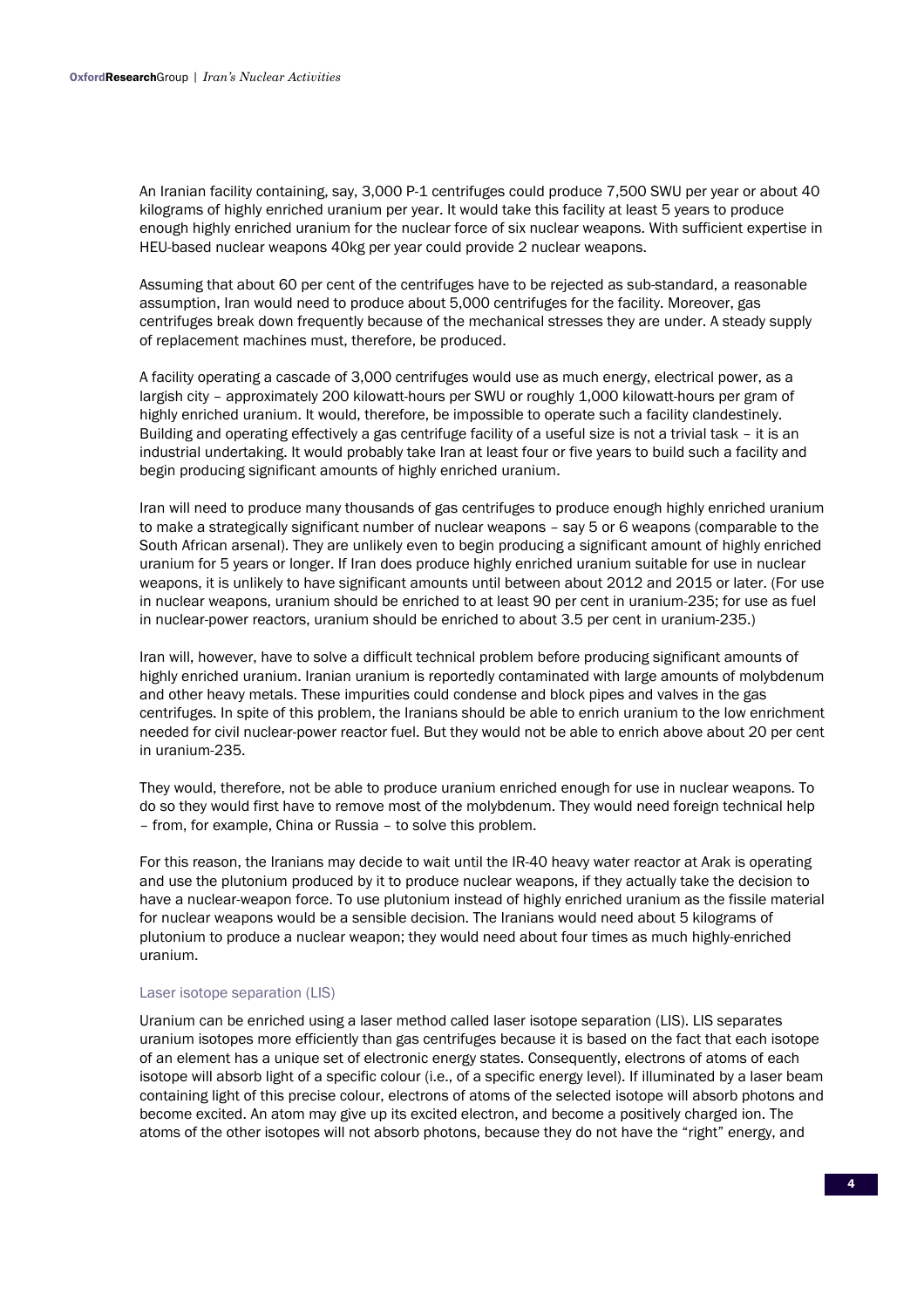will not be ionised. The ionised atoms can be separated from the neutral ones by an electromagnetic field.

The Iranians have experimented with an Atomic Vapor Laser Isotope Separation (ALVIS) system that consists of two main units - a separator and a laser. When used to separate uranium isotopes, natural uranium metal is vaporised in the separator, using an intense electron beam that creates a uranium vapour stream in a vacuum chamber that rapidly moves away from the uranium metal. The vapour contains atoms of U-235 and U-238.

The laser unit uses powerful copper-vapour lasers that emit beams of green-yellow light. This light energizes (excites) 'dye' lasers that emit beams of red-orange light of precisely the right colour (i.e., frequency) to photoionise preferentially U-235 atoms. The red-orange beams are passed through the vapour of uranium atoms.

U-235 atoms absorb photons of the red-orange light whereas U-238 atoms do not. The excited U-235 atoms eject the excited electrons, becoming ionised; the U-238 atoms remain untouched. An electromagnetic field moves the positively charged U-235 atoms to a collecting plate where they condense. The enriched U-235 can then be removed. The remaining uranium vapour, containing a much greater proportion of U-238 than natural uranium, flows on through the separator chamber and is removed.

The ALVIS photoionisation process has an atomic selectivity of more than 10,000 - only one ion of U-238 is produced for every 10,000 ions of U-235. This high enrichment efficiency, combined with the fact that relatively little energy is needed to operate the separator and laser systems, makes the operating and capital costs of the ALVIS process relatively low. This makes laser-isotope separation appear more attractive than other enrichment technologies.

Iranian laser enrichment research and development and the manufacture of copper vapour lasers have been undertaken in a laboratory located at Lashkar Ab'ad. A pilot plant for laser enrichment was established at Lashkar Ab'ad in 2000 and, the Iranians claim, dismantled in 2003.

#### Experiments with plutonium

l

The Iranian government has acknowledged to the IAEA that it has irradiated uranium dioxide targets with neutrons in the Tehran Research Reactor and subsequently chemically separated the plutonium produced in the targets. According to the Iranians, only a small amount of plutonium was separated.

If the heavy water reactor planned at Arak is used to produce plutonium for use in nuclear weapons, it will be necessary to chemically separate the plutonium from the irradiated reactor fuel elements. The experiments performed by the Iranians in plutonium separation are, therefore, significant.<sup>1</sup>

<sup>1</sup> Removing plutonium from spent reactor fuel elements (known as reprocessing) is straightforward chemistry. The elements are very radioactive and adequate shielding against radiation is required. The purex (an acronym standing for plutonium and uranium recovery by extraction) process is the standard chemical method for reprocessing. Unused uranium, plutonium, and fission products are separated from each other and from the fission products. The spent (irradiated) fuel is first dissolved into concentrated nitric acid. An organic solvent composed of 30% tributyl phosphate (TBP) in odourless kerosene is used to recover the uranium and plutonium; the fission products remain in the aqueous nitric phase. Once separated from the fission products further processing allows the separation of the heavier plutonium from the uranium. The PUREX extraction process uses a liquidliquid extraction process in which a complex is formed between the tributyl phosphate and the extracted plutonium and uranium.